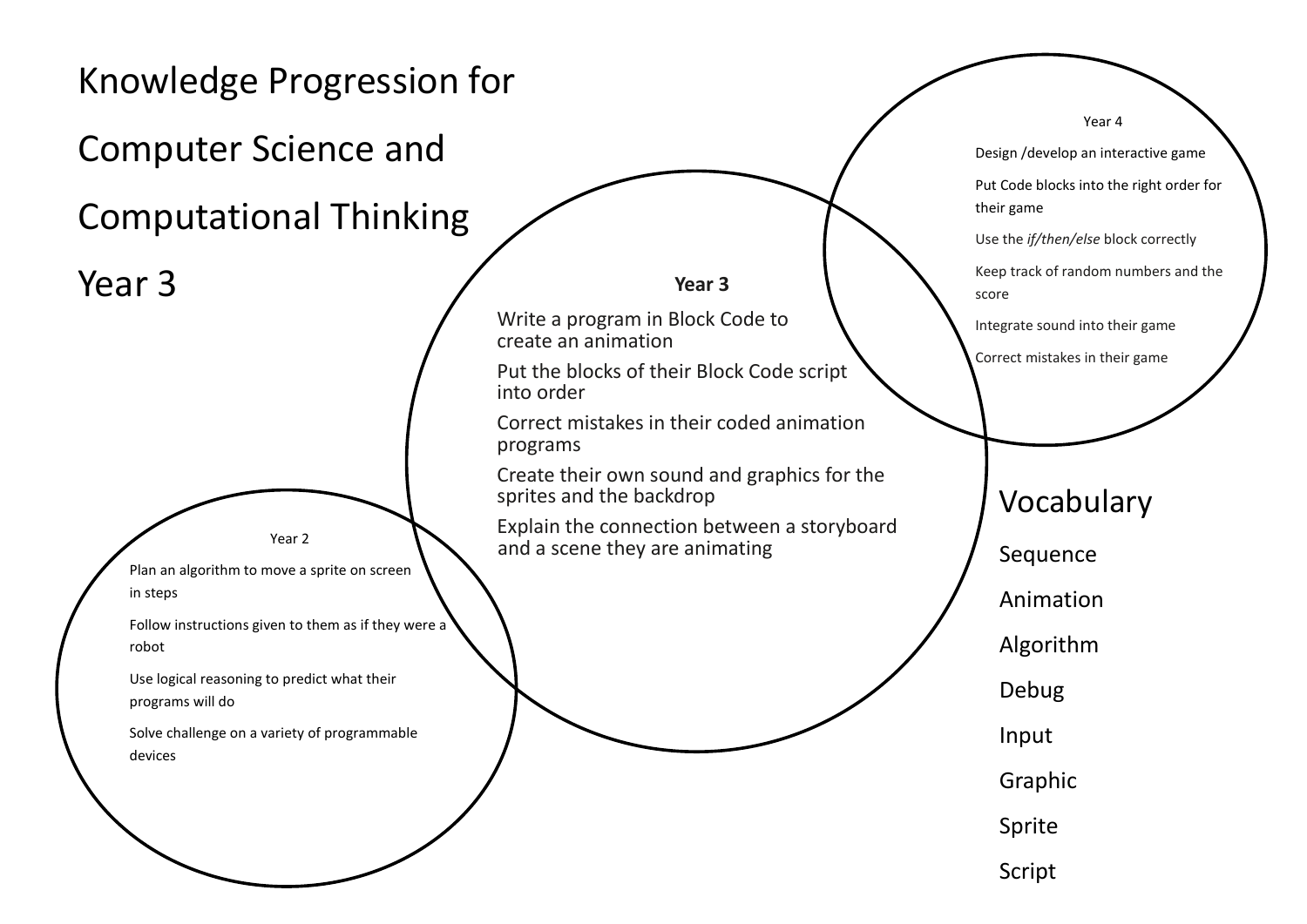Knowledge Progression for

Digital Literacy and Online Safety

Year 3

### Year 2

Be aware of and observe age restrictions in commercial games

Know that they should tell their parents or carers if they are concerned about something in a computer game

Understand that playing computer games should be balanced with other activities

Reflect on what makes games enjoyable and sometimes addictive

Begin to understand the concept of online bullying and how to respond

Can give some examples of things they should or should not do when using digital technology in a range of contexts

The child can use email to communicate with a classmate.

When given a list of web pages, the child can decide which they think will be most useful for their purpose or to answer a question they have.

Understand that Google results are based on the key words in its index of a copy of the web

Begin to understand that information shared online cannot always be controlled

Develop a deeper understanding of the consequences of online bullying

Understand the role of a bystander in online bullying.

Year 4

Can demonstrate that they can act responsibly when using technology, when developing computer games or prototype products or when using sampled music or creating a composition, including observing copyright and any terms and conditions.

They can contribute positively to a shared blog or wiki

Understand that online and peer pressure can be a positive and negative influence

Understand that although information posted on the internet might not always be true or accurate, it lasts forever.

Understand that virtual friends are still strangers that they do not know

## Vocabulary

Acceptable behaviour

Email

Attachment

Bystander

Report

Permission

Online bullying

Keywords

Search